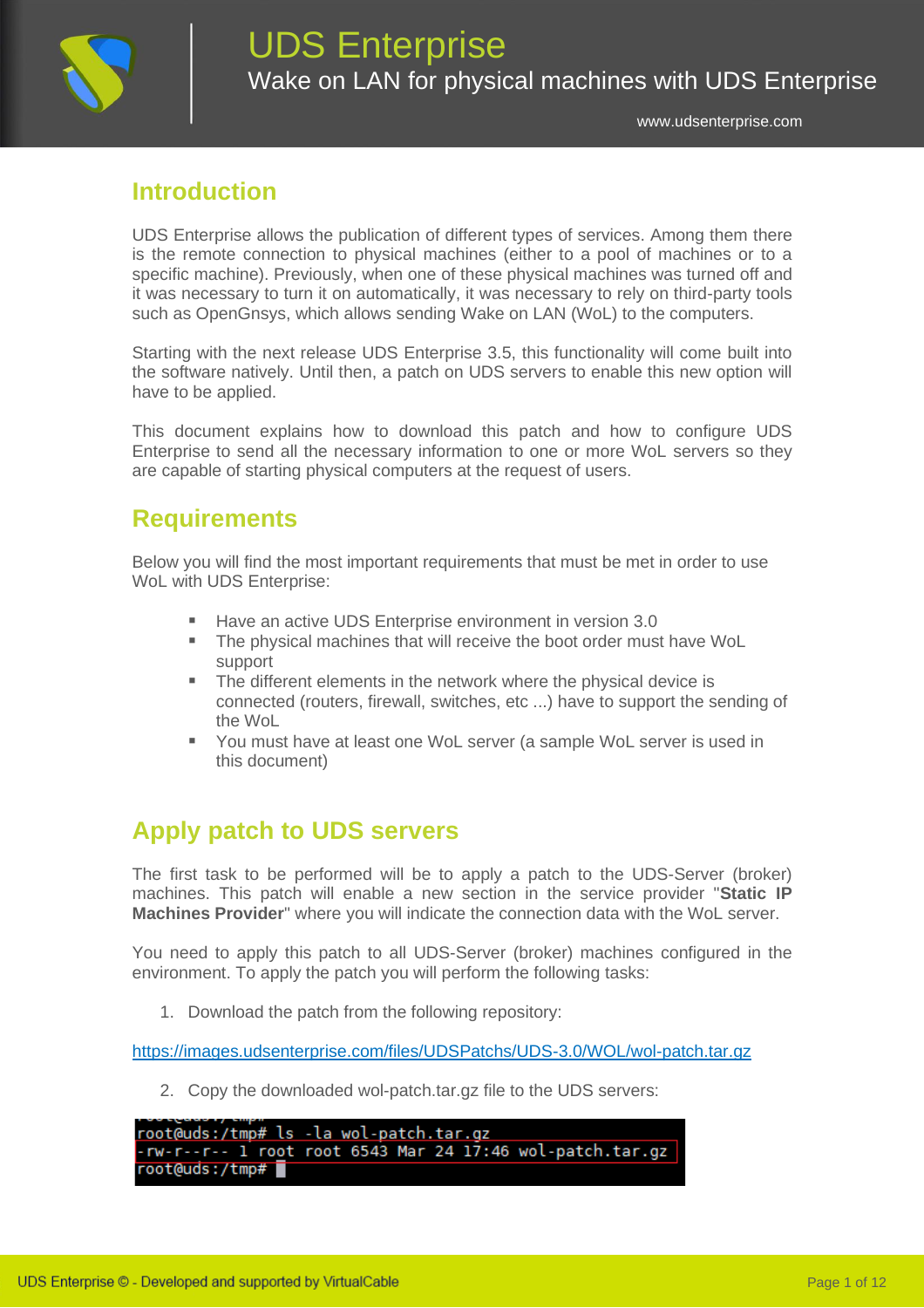

3. Unzip the contents of the previously downloaded patch in the path: **/var/server/uds/services/PhysicalMachines/**



**NOTE:** If you want to save a copy of the old files, it is very important to take into account that these files cannot be hosted under the path **"/var/server/uds"** of the UDS server (even if the name, extension, etc. ...). It is recommended to copy them to a location outside that path or even off the server.

**4.** Restart the UDS servers or services: **uds** and **udsweb**

| root@uds:/# service uds restart && service udsweb restart |  |  |  |  |
|-----------------------------------------------------------|--|--|--|--|
| $root$ (auds:/#                                           |  |  |  |  |

Once the patch has been applied and the UDS servers or services have been restarted, when reloading the web administration you will see a new tab called "**Advanced**" within the "**Static IP Machines Provider**" service provider:

| <b>New provider</b>      |                 |                            |             |
|--------------------------|-----------------|----------------------------|-------------|
| Main                     | <b>Advanced</b> |                            |             |
| Advanced configuration * |                 |                            | Æ           |
| <b>Test</b>              |                 | <b>Discard &amp; close</b> | <b>Save</b> |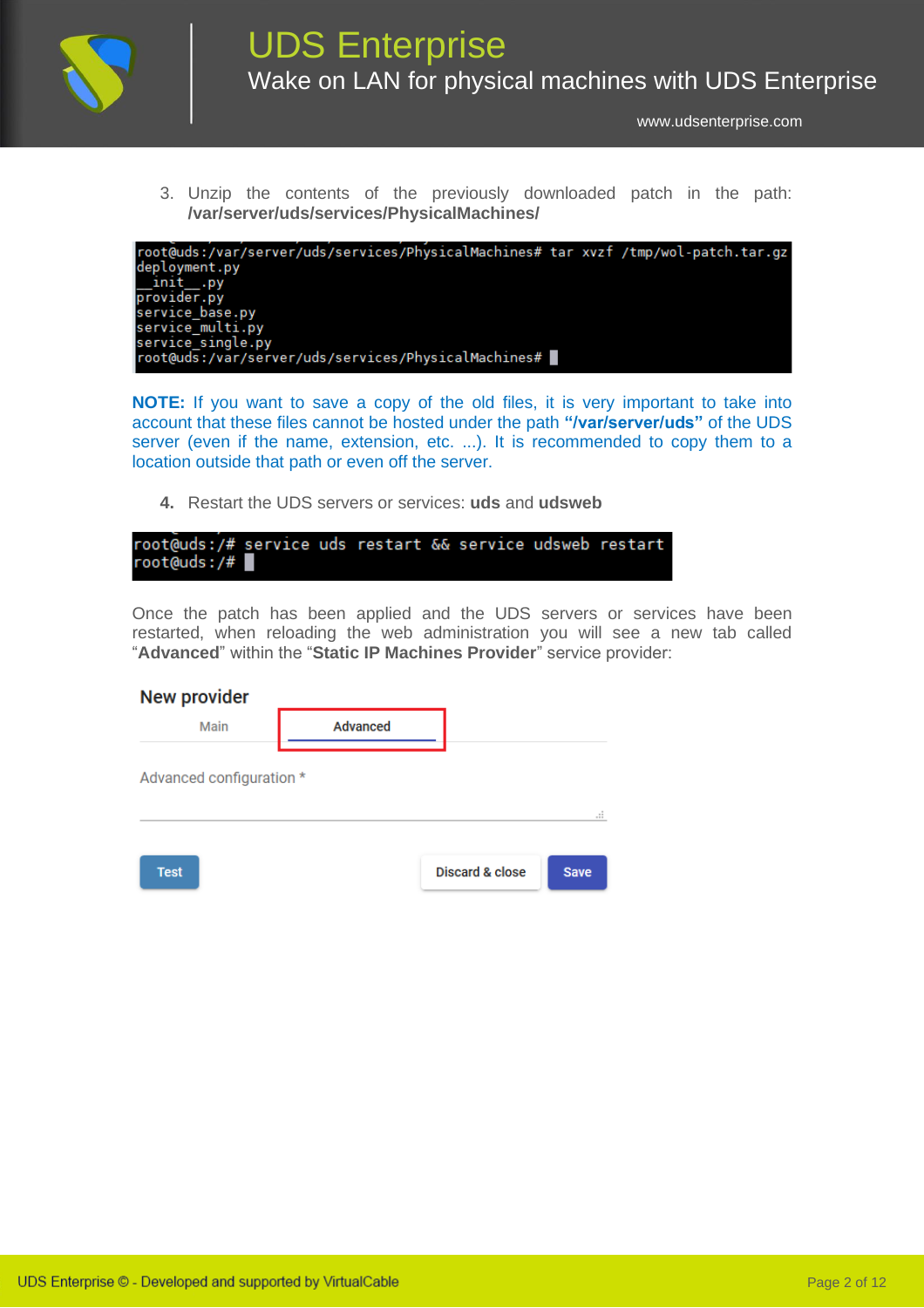

### **Wake on LAN server**

The next element that you will have to configure will be the WoL server. It will be in charge of sending the "**Magic Packet**" to the physical computers so that they turn on. Depending on the complexity of your network and the different elements in it, you will have to configure a single server or several ones.

The sending of the WoL through the network can be interrupted by routers, firewalls, switches and other elements existing in the network. For this reason, it is advisable to place a WoL server for each network where the physical computers to be started are located. New network interfaces can also be added to the WoL server that connects to the different network segments where said device is located.

To facilitate the task of deploying this server, UDS provides an example Appliance with a series of very basic but sufficient resources for this task.

The server can be downloaded from the following repository:

<https://images.udsenterprise.com/files/UDSPatchs/UDS-3.0/WOL/Debian-WoL.ova>

Server data:

- OS: Debian 10
- vCPUs: 1
- vRAM: 512 MB
- Disk: 8 GB
- User: root
- Password: uds

**NOTE**: The server is provided as a Virtual Appliance in **.ova** format. If it is necessary to convert it to a different format. To use it in other virtualization platforms, conversion tools such as **qemu-img** can be used (you can convert the disk in the .**vmdk** format extracted from the .**ova** into any other format).

The WoL server provided by the UDS Enterprise team includes the "**etherwake**" software, in charge of turning on the devices once its MAC address has been indicated.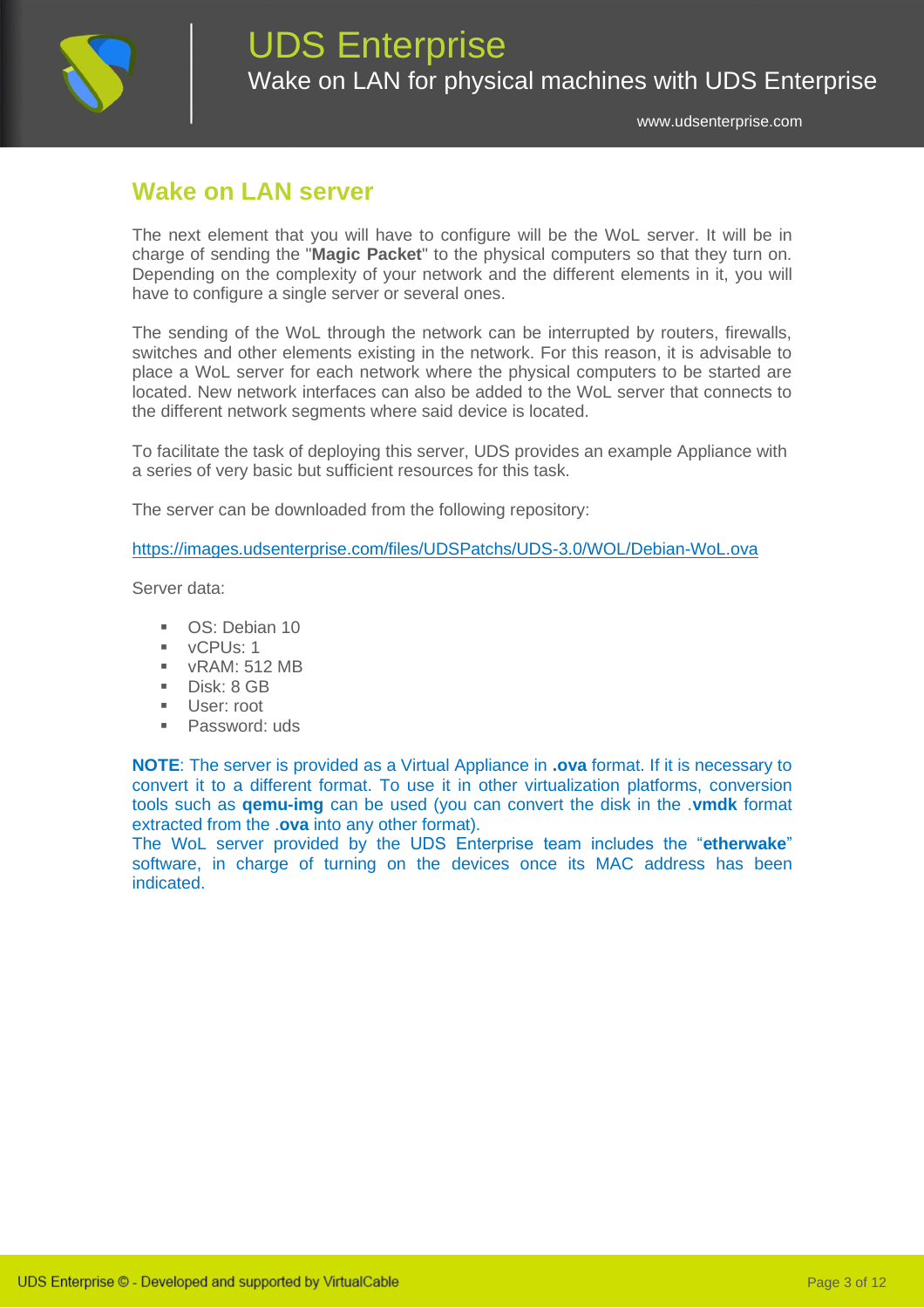

Inside the server, in the path: **/usr/lib/cgi-bin/** you can find the **etherwake.py** script configured, as an example, as follows:

| GNU nano 3.2                                                                                                                            | /usr/lib/cgi-bin/etherwake.py                                                                                                                                         |
|-----------------------------------------------------------------------------------------------------------------------------------------|-----------------------------------------------------------------------------------------------------------------------------------------------------------------------|
| 짧!/usr/bin/env python3<br>import cgi<br>import subprocess<br>import ipaddress                                                           |                                                                                                                                                                       |
| $IFACE = 'eth0'$<br>ETHERWAKE = '/usr/sbin/etherwake {MAC} i {IFACE} b'<br>$SECRET = 'simkem0t'$                                        |                                                                                                                                                                       |
| $nets = {$<br>'192.168.11.0/24': 'eth0',<br>'192.168.0.0/20': 'eth0',<br>'172.27.0.0/20': 'ethl'<br>ŀ                                   |                                                                                                                                                                       |
| $args = cgi.Fieldstorage()$                                                                                                             |                                                                                                                                                                       |
| print('Content-Type: text/plain')<br>print('')                                                                                          |                                                                                                                                                                       |
| print('NOT DONE')<br>else:<br>try:<br>$iface = IFACE$<br>if 'ip' in args:<br>for net, interface in nets.items():<br>$iface = interface$ | if 'secret' not in args or 'mac' not in args or args['secret'].value != SECRET:<br>ip = ipaddress.ip_address(args['ip'].value)<br>if ip in ipaddress.ip network(net): |
| break                                                                                                                                   | cmd = ETHERWAKE.format(MAC=args['mac'].value, IFACE=iface)                                                                                                            |
| #print(cmd)<br>print('Executed')<br>except Exception as e:<br>print('Error on WOL: %s' % e)                                             | result = subprocess.run(cmd, shell=True, check=True)                                                                                                                  |

In the script you must take into account the following elements:

- **EXECRET**": You must indicate a string of alphanumeric characters to provide greater security to the connection between the UDS server and the WoL server. You will also use this same chain when you configure the WoL server from the UDS Enterprise administration. It is basically a security parameter, which prevents anyone who knows the WoL server from making unauthorized requests.
- Section **"nets**": Here you must indicate through which of the virtual network interfaces you will send the **"Magic Packet**" of the WoL. The WoL server provided will always use the nomenclature "**ethX**" (eth0, eth1, eth2, etc ...).

If you have decided to place a WoL server for each of the physical devices networks, you will only use the **"eth0**" interface. You must indicate the subnet to which the devices belongs.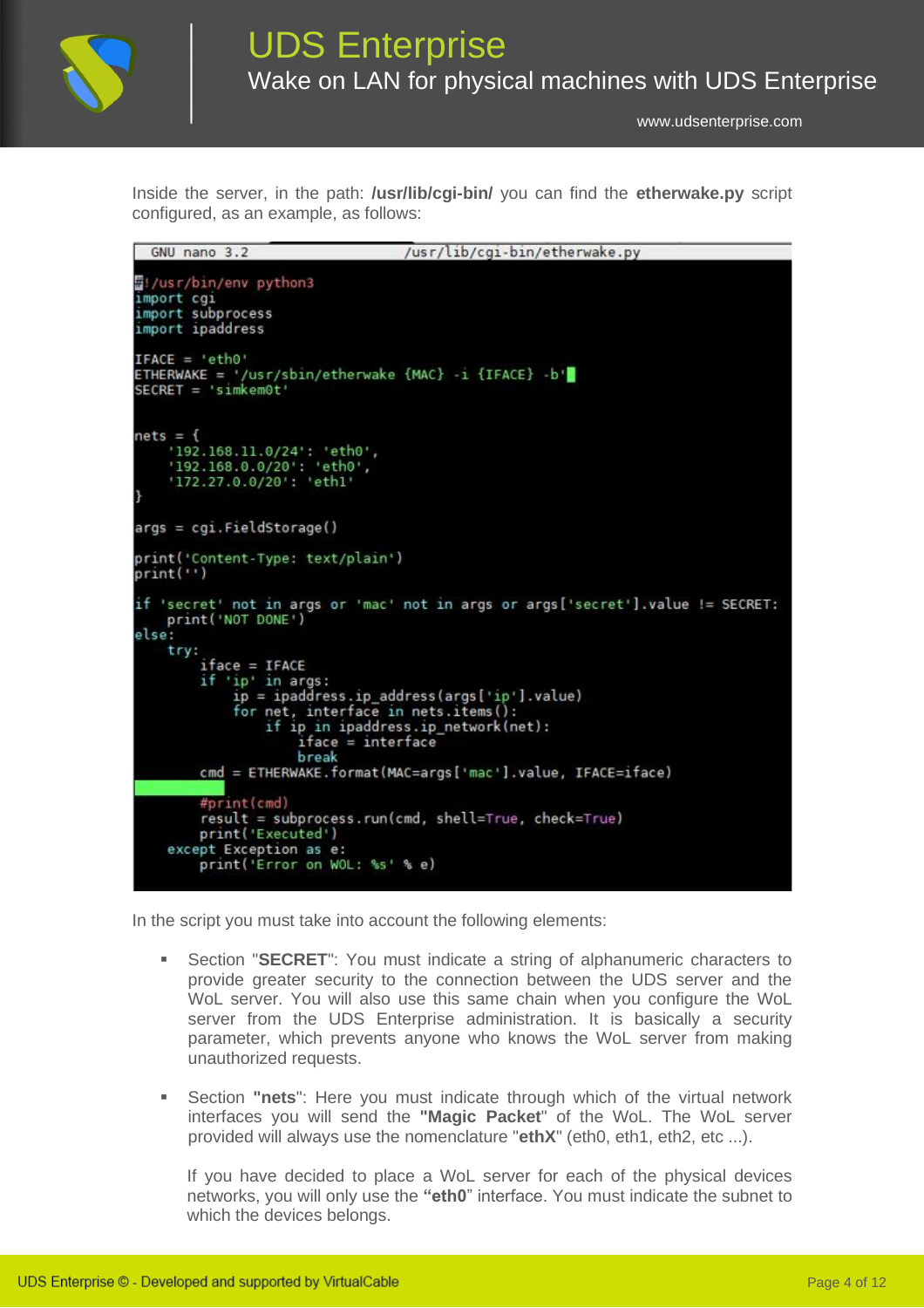

If on the WoL server there are different network interfaces (to use the same server for several subnets), you must indicate the subnet and the interface (in the example script it is indicated that on all physical computers that belong to the subnet: 192.168.11.0/24 and to the 192.168.0.0/20 subnet, the WoL is sent through the **"eth0"** interface. All the computers that belong to the 172.27.0.0/20 subnet will go through the **"eth1"** interface). It is possible to add as many networks (in CIDR format) and interfaces as necessary.

- "**IFACE**" section: If some of the IP addresses of the physical devices on which the WoL is to be sent are not defined in the "nets" section, the network interface indicated in this variable will be used. For example, if you want to send a WoL to 172.26.0.5 with the provided script, since your network is not defined in the "**nets**" section, it will go through the "**eth0**" interface.

If you want to manually check that the WoL servers work correctly on a specific computer, you can use the following command:

/usr/sbin/etherwake [MAC] -i [INTEFACE] -b

If the network connections are correct, and the machine supports WoL, it should boot up by running this command.

If you want to check if the device defined from the UDS broker is receiving the WoL and what data is being sent, you can access the following device log file to verify it: **/var/log/nginx/access.log**

# 192.168.11.71 - - [24/Mar/2021:17:33:52 +0100] "GET /cgi-bin/etherwake.py?mac=00:24:22:20:E3:C9<br>&secret=simkem0t&ip=192.168.11.19 HTTP/1.1" 200 19 "-" "python-requests/2.25.1"

The first IP address will correspond to the server from where the WOL request is sent, usually the UDS server itself (in the example: 192.168.11.71). Then the execution of the **etherwake** script described above is indicated, followed by the MAC address of the device, the string **"SECRET**" and the IP address of the physical device to start (in the example: 192.168.11.19). The MAC and IP data will be those indicated in the UDS Enterprise administration.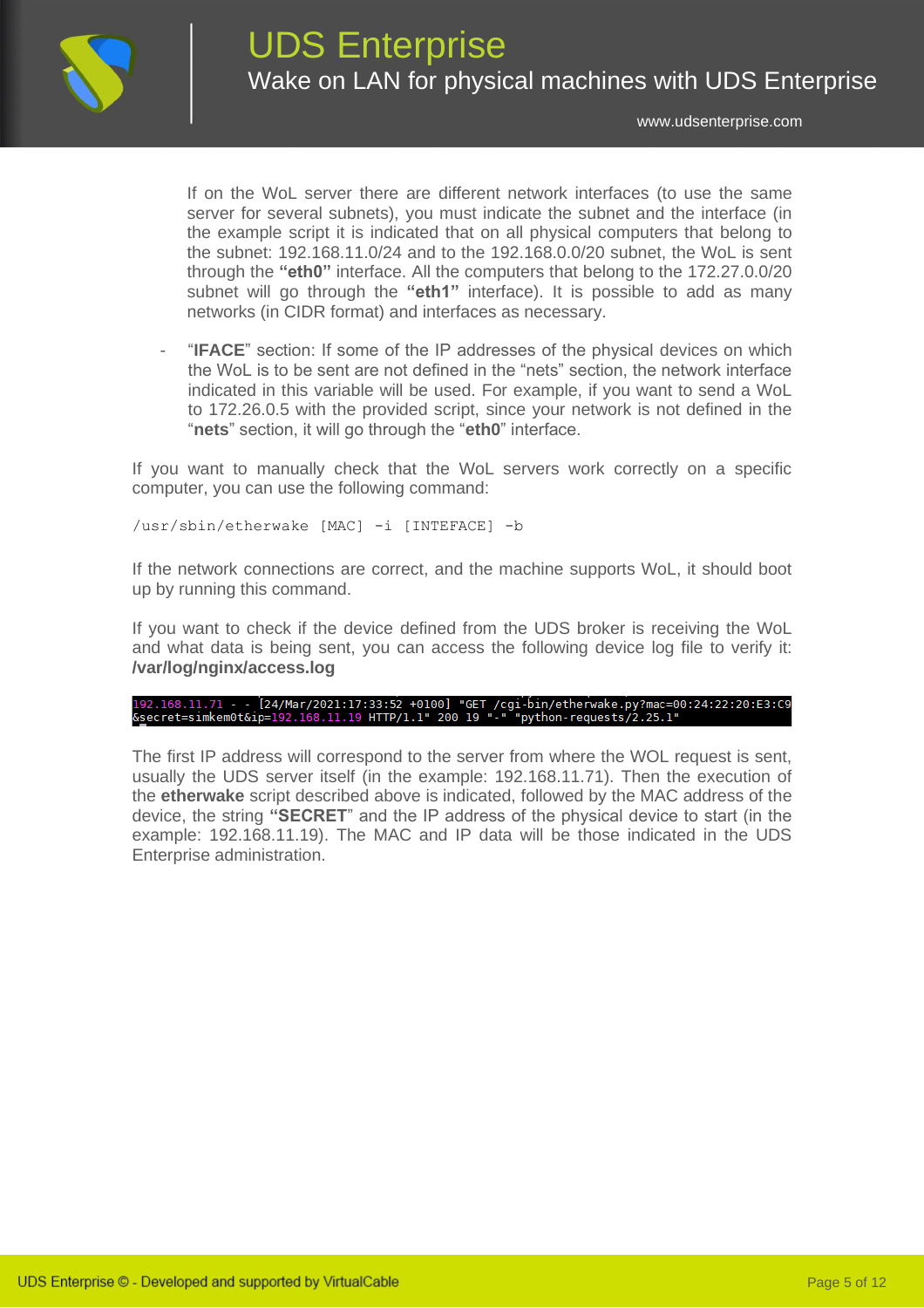

## **UDS Enterprise Administration**

You must have the MAC data and IP address (or DNS name) of the physical devices to which you want to send the WoL. Once you have these data, you must indicate them in the UDS Enterprise administration.

Access the UDS Enterprise administration (with a user with permissions) and go to the **"Services**" section. There you need to register a new **"Service provider**" of the **"Static IP Machine"** type:



Indicate a descriptive name for the provider's name:

| <b>New provider</b>       |          |                 |             |
|---------------------------|----------|-----------------|-------------|
| Main                      | Advanced |                 |             |
| Tags                      |          |                 |             |
| Tags for this element     |          |                 |             |
| Name *                    |          |                 |             |
| <b>Physical Desktops</b>  |          |                 |             |
| Comments                  |          |                 |             |
| Comments for this element |          |                 |             |
|                           |          |                 |             |
| <b>Test</b>               |          | Discard & close | <b>Save</b> |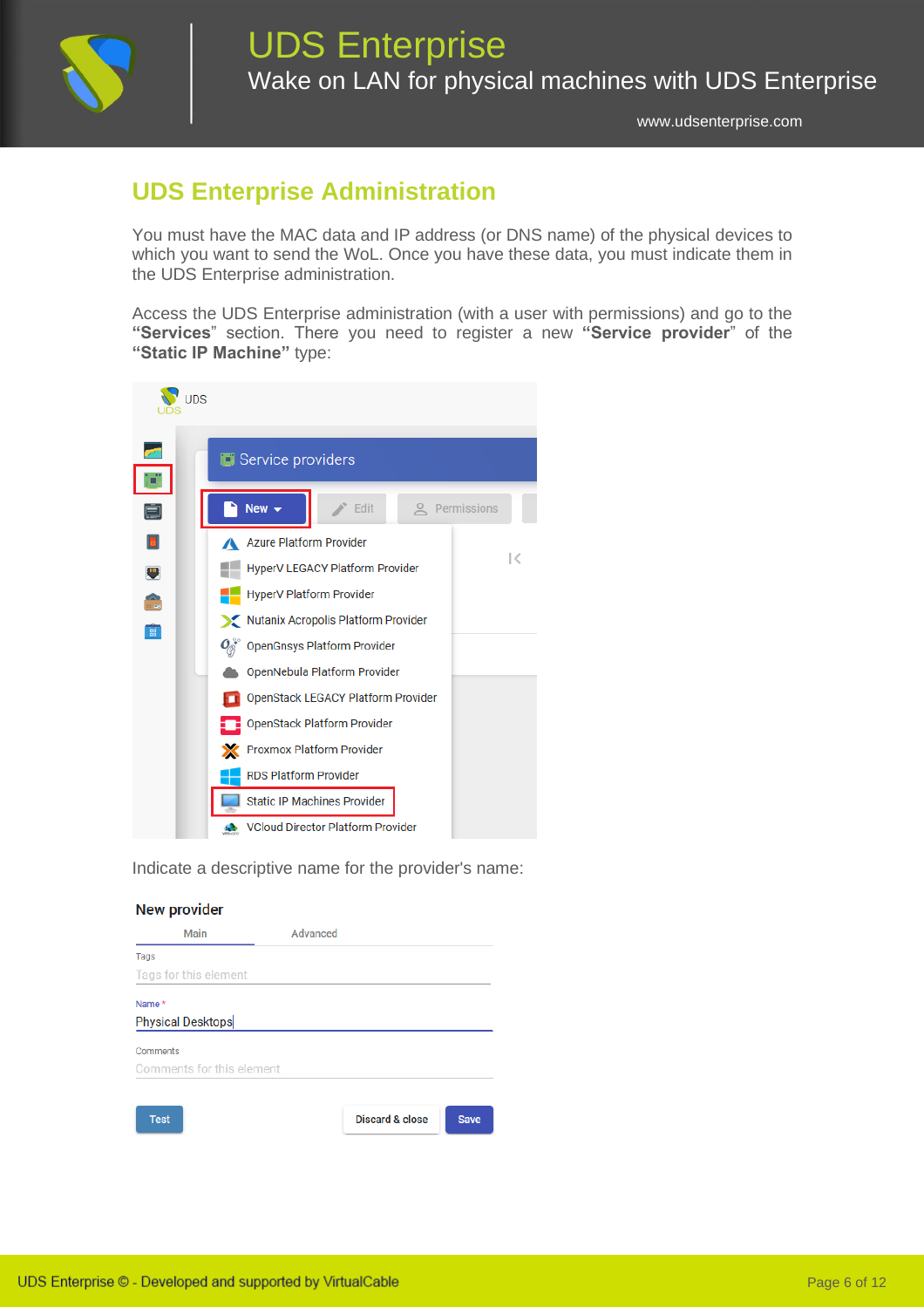

In the **"Advanced"** tab you must indicate the option **[wol]**. Below you will add the rules for sending WoL to the servers configured for this purpose.

### Example:

```
[wol]
* =http: //xxx.xxx.xxx.xxx/cgi-
bin/etherwake.py?mac={MAC}&secret=xxxxxx&ip={IP}
```
### **Edit provider**

| Main                     | Advanced |                                                                                |             |
|--------------------------|----------|--------------------------------------------------------------------------------|-------------|
| Advanced configuration * |          |                                                                                |             |
| [wol]                    |          | *=http://192.168.11.111/cgi-bin/etherwake.py?mac={MAC}&secret=simkem0t&ip={IP} | m           |
| <b>Test</b>              |          | <b>Discard &amp; close</b>                                                     | <b>Save</b> |

The format of the rules will be as follows:

1. First you will indicate the subnet, network range or IP to which the physical devices will belong. If you introduce an asterisk, they will all be included.

In the following example we can check the following:

- All computers belonging to the 192.168.0.0/24 subnet will be sent to the WoL server 192.168.11.111
- The device with IP 192.168.1.121 will be sent to the WoL server 192.168.11.112
- All computers belonging to the 172.27.0 / 20 subnet will be sent to the WoL server 192.168.11.113
- **EXTERM** The rest of the computers, that do not belong to the subnets or IP indicated above, will be sent to the WoL server 192.168.11.111

#### Edit provider

| Main                     | Advanced                                                                                    |  |  |
|--------------------------|---------------------------------------------------------------------------------------------|--|--|
| Advanced configuration * |                                                                                             |  |  |
| [wol]                    |                                                                                             |  |  |
|                          | 192.168.0.0/24=http://192.168.11.111/cqi-bin/etherwake.py?mac={MAC}&secret=simkem0t&ip={IP} |  |  |
|                          | 192.168.1.121=http://192.168.11.112/cqi-bin/etherwake.py?mac={MAC}&secret=simkem0t&ip={IP}  |  |  |
|                          | 172.27.0.1/20=http://192.168.11.113/cqi-bin/etherwake.py?mac={MAC}&secret=simkem0t&ip={IP}  |  |  |
|                          | *=http://192.168.11.111/cqi-bin/etherwake.py?mac={MAC}&secret=simkem0t&ip={IP}              |  |  |
|                          |                                                                                             |  |  |
|                          |                                                                                             |  |  |
|                          |                                                                                             |  |  |
|                          |                                                                                             |  |  |
|                          |                                                                                             |  |  |
|                          |                                                                                             |  |  |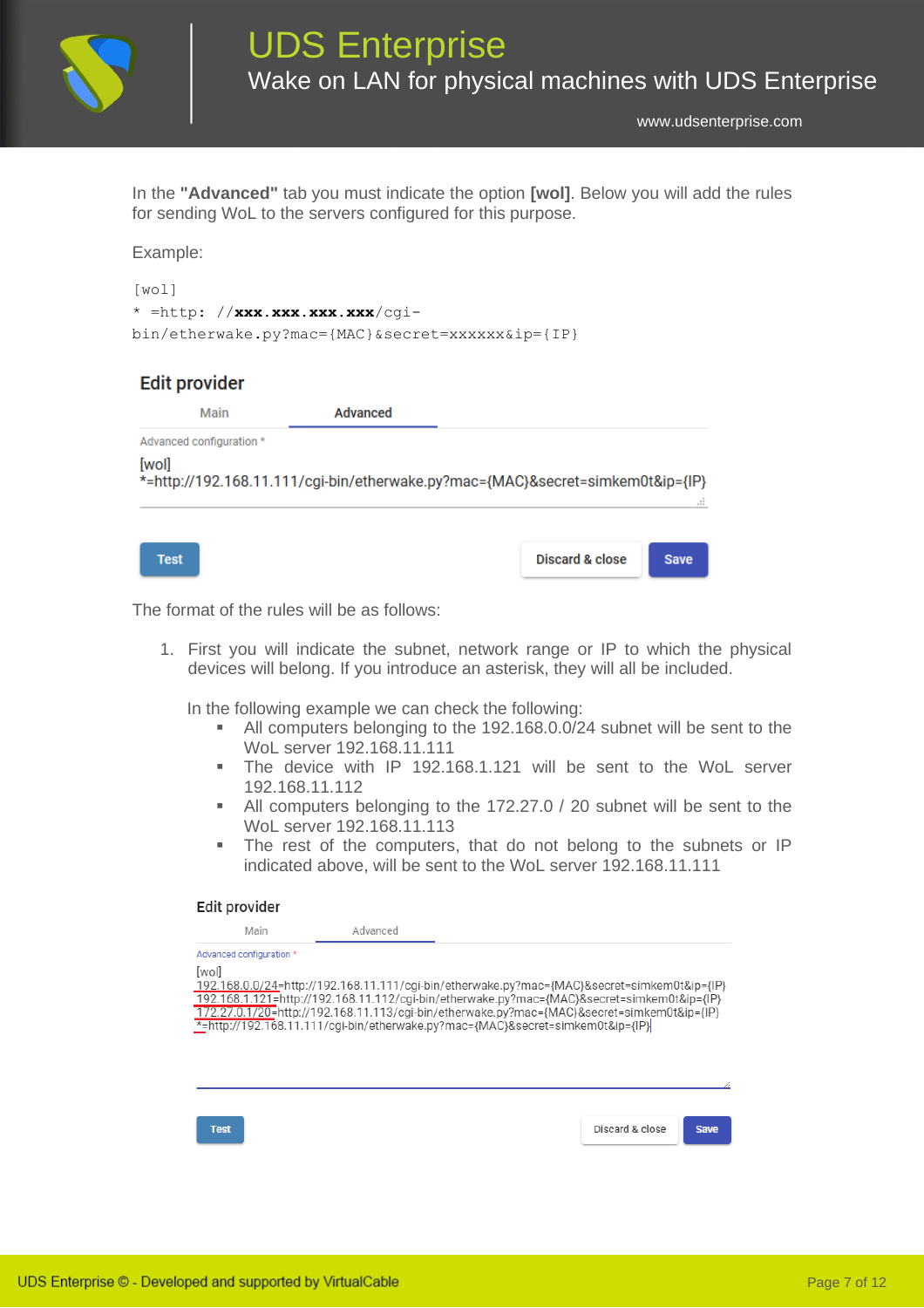

2. Once the networks to which the physical devices belong have been defined, you will indicate the connection data with the WoL server that will send the **"Magic Packet**".

In the following example, you can see a configuration so that depending on the IP to which the physical device belongs, it is sent to a specific WoL server.

### Edit provider

| Main                     | Advanced |                                                                                                                                                                                                                                                                                                                                                                           |             |
|--------------------------|----------|---------------------------------------------------------------------------------------------------------------------------------------------------------------------------------------------------------------------------------------------------------------------------------------------------------------------------------------------------------------------------|-------------|
| Advanced configuration * |          |                                                                                                                                                                                                                                                                                                                                                                           |             |
| [wol]                    |          | 192.168.0.0/24=http://192.168.11.111/cgi-bin/etherwake.py?mac={MAC}&secret=simkem0t&ip={IP}<br>192.168.1.121=http://192.168.11.112/cgi-bin/etherwake.py?mac={MAC}&secret=simkem0t&ip={IP}<br>172.27.0.1/20=http://192.168.11.113/cgi-bin/etherwake.py?mac={MAC}&secret=simkem0t&ip={IP}<br>*=http://192.168.11.111/cgi-bin/etherwake.py?mac={MAC}&secret=simkem0t&ip={IP} |             |
| <b>Test</b>              |          | Discard & close                                                                                                                                                                                                                                                                                                                                                           | <b>Save</b> |

3. In all WoL requests to the servers, you will have to send the MAC address and the IP address. UDS Enterprise collects this data automatically when the device is defined in the **"Static Multiple IP"** base service and it is sent with the variables: **{MAC}** and **{IP}.**

| Edit provider                     |                                                                                |                 |             |
|-----------------------------------|--------------------------------------------------------------------------------|-----------------|-------------|
| Main                              | Advanced                                                                       |                 |             |
| Advanced configuration *<br>[wol] | *=http://192.168.11.111/cgi-bin/etherwake.py?mac={MAC}&secret=simkem0t&ip={IP} |                 |             |
| <b>Test</b>                       |                                                                                | Discard & close | <b>Save</b> |

4. Finally you must indicate the **"SECRET"**, which will be a character string defined in the script **(etherwake.py)** of the WoL server.

| Edit provider            |                                                                                |                 |             |
|--------------------------|--------------------------------------------------------------------------------|-----------------|-------------|
| Main                     | Advanced                                                                       |                 |             |
| Advanced configuration * |                                                                                |                 |             |
| [wol]                    | *=http://192.168.11.111/cgi-bin/etherwake.py?mac={MAC}&secret=simkem0t&ip={IP} |                 |             |
|                          |                                                                                |                 |             |
|                          |                                                                                |                 |             |
|                          |                                                                                |                 |             |
|                          |                                                                                |                 |             |
| <b>Test</b>              |                                                                                | Discard & close | <b>Save</b> |
|                          |                                                                                |                 |             |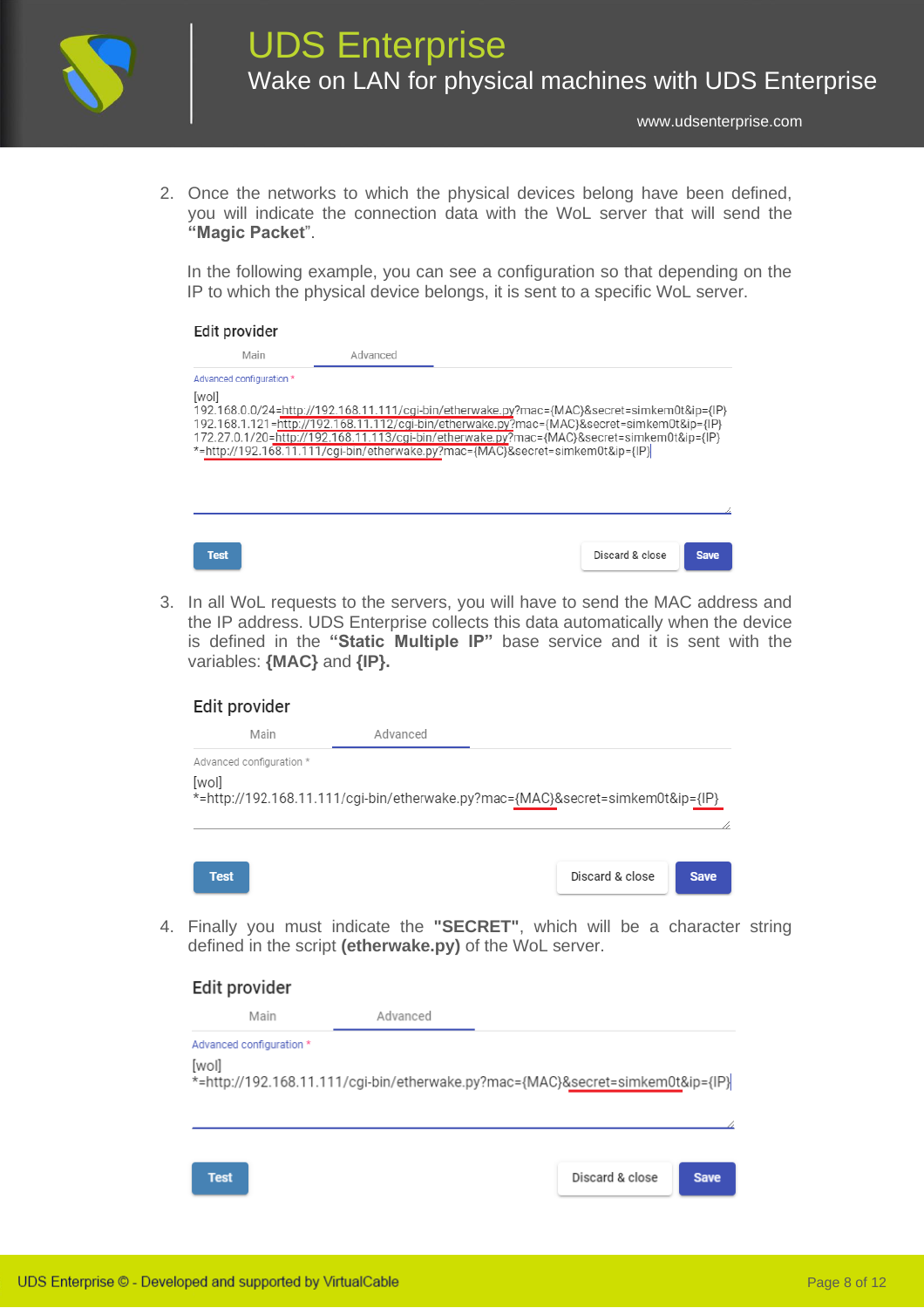

Once the service provider has been created with the WoL configuration in the **"Advanced"** tab, access it and create a new base service of the **"Static Multiple IP**" type:

| <b>Summary</b>                | <b>Services</b> |                   | <b>Usage</b> |        |
|-------------------------------|-----------------|-------------------|--------------|--------|
| Services of Physical Desktops |                 |                   |              |        |
|                               |                 |                   |              |        |
| New $\blacktriangledown$      | Edit            | $\uparrow$ Export | 岗<br>Delete  | Filter |
| Static Multiple IP            |                 |                   |              |        |

In this type of base service, you must indicate an identifying name for the service. In the "**List of Servers**" section, you will indicate the IP addresses or names of the physical devices to be used. Next you will introduce the MAC address of the device card, separated by a semicolon. The format would be:

*IP \_Adress;MAC \_Address*

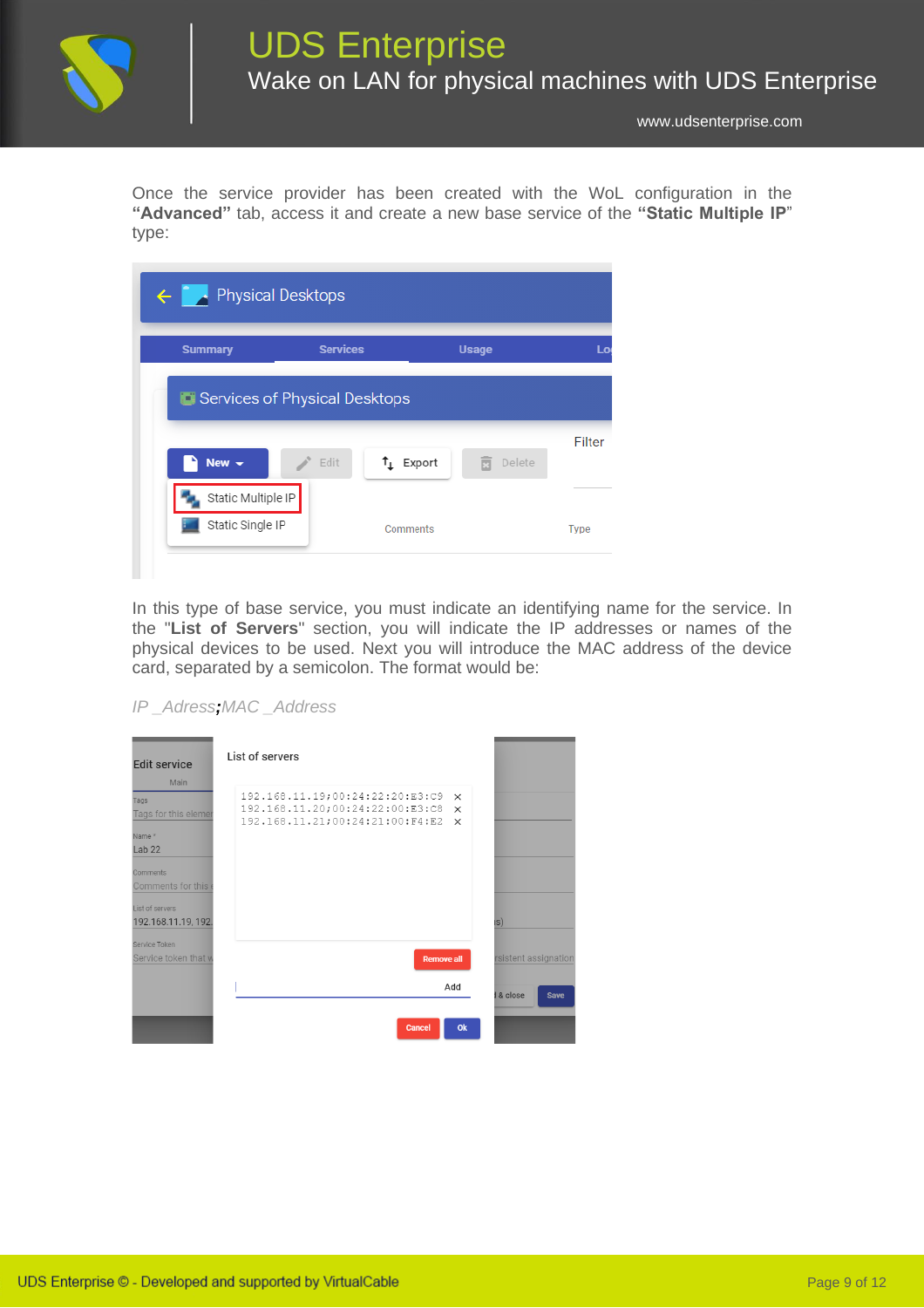

If you want UDS Enterprise to detect user logins and logoffs (essential if we need the machines to be released and available to other users), you must install the **"unmanaged"** actor and you can use the **"Service Token"** section. If what you need is that a machine is always assigned to a specific user, you will not use the **"Service Token".**

**NOTE**: It is recommended to use IP addresses instead of names. It is also possible to use the DNS name of the computers as long as there is name resolution from both the UDS servers and from the connecting client computers that execute direct connections. If you use **"Service Token"**, it is not possible to use names. Only the use of IP addresses is supported.

**NOTE2**: It is possible to combine devices with and without a MAC address. Devices that do not include the address will not be sent WoL.

In the **"Advanced"** tab, it is essential that the connection is not checked (that is, set **"Check Port"** to zero), since the device will be off. It is also not possible to use the "**Skip time**" value.

### New service

| Main         | Advanced |                 |             |
|--------------|----------|-----------------|-------------|
| Skip time *  |          |                 |             |
| 0            |          |                 |             |
| Check Port * |          |                 |             |
| 0            |          |                 |             |
|              |          |                 |             |
|              |          | Discard & close | <b>Save</b> |

Once the **"Static Multiple IP"** type base service has been created and the devices to be used indicated, you will be able to create the **"Service Pool"** for user access.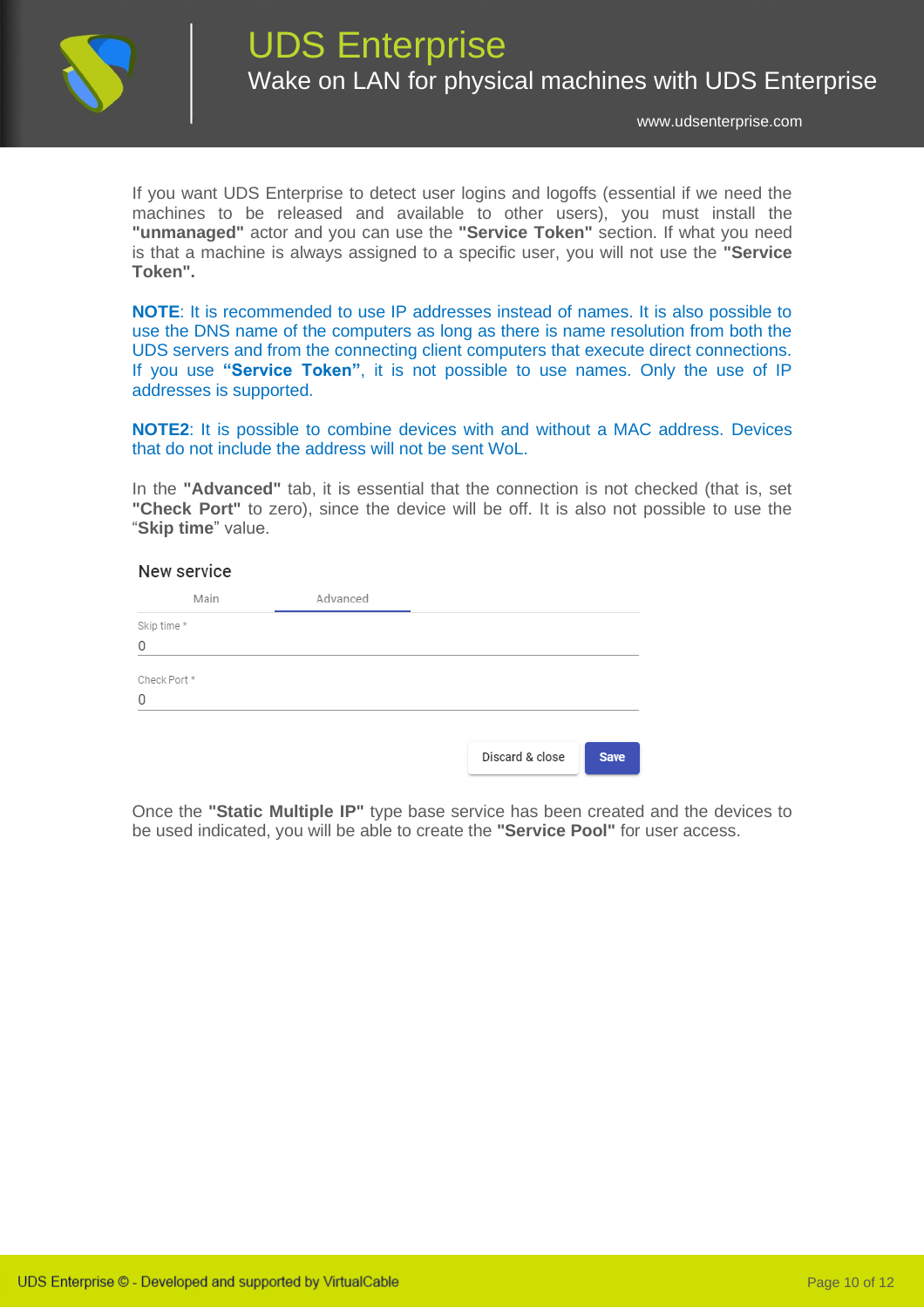

### **Machine access**

Once all the necessary configurations have been made in the elements described above and the service pool has been created with at least one group of users and one transport, you will be able to access your physical devices.

When you access, the team will have to start. While starting, the following notice will appear in the RDP connection box:

| UDS |                       | $\overline{\phantom{a}}$ UDS Client<br><b>About</b><br>English $\rightarrow$                         |          |  |
|-----|-----------------------|------------------------------------------------------------------------------------------------------|----------|--|
| UDS | General               |                                                                                                      | $\wedge$ |  |
|     | <b>US</b><br>$Lab-22$ | UDS<br>Su servicio está siendo creado. Por favor, espera mientras se completa (75%), retrying access |          |  |
|     |                       | Cancel<br>Filter                                                                                     | Q        |  |

Once the computer is started, UDS Enterprise will automatically connect to it (the time to complete the connection will depend on how long it takes to start the physical computer and to enable the RDP service).

If you are using an HTML5 type connection, the system will show this warning:

### Launching service

The service is now being prepared. (It is at 75%).

Please, tray again in a few moments.

Close (2 seconds)

You will have to test the connection after a few seconds, until the device is completely started. (The HTML5 connection type does not wait for the machine to start, you have to access the service for the first time to start the machine. When it is started, you have to access the service again to start the connection).